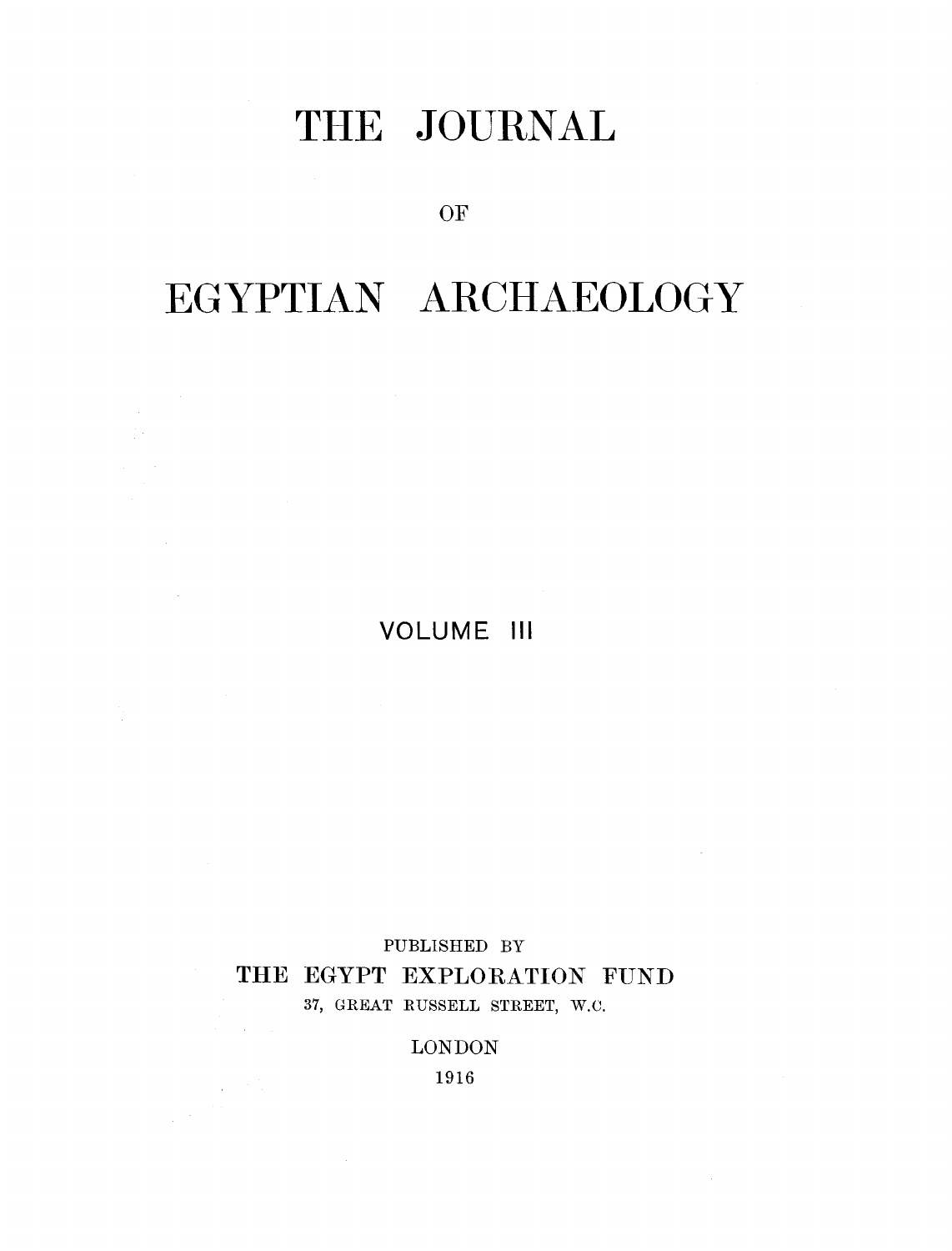#### **CONTENTS**

|                                                         |                               | PAGE |
|---------------------------------------------------------|-------------------------------|------|
| THE EGYPTIAN ORIGIN OF THE SEMITIC ALPHABET             | Alan H. Gardiner, D.Litt.     | 1    |
| THE ORIGIN OF THE SEMITIC ALPHABET                      | A. E. Cowley, D.Litt.<br>.    | 17   |
| MEROITIC STUDIES                                        | F. Ll. Griffith, M.A., F.S.A. | 22   |
| LIBATIONS TO THE DEAD IN<br>MODERN NUBIA                |                               |      |
| AND ANCIENT EGYPT                                       | Aylward M. Blackman, M.A.     | 31   |
| A COPTIC WALL-PAINTING FROM WADI SARGA                  | O. M. Dalton, M.A., F.S.A.    | 35   |
| A COMPARISON OF CHINESE<br>AND<br>EGYPTIAN              |                               |      |
| TOMB-SCULPTURES                                         | H. R. Hall, M.A., F.S.A.      | 38   |
| EGYPT AT THE BRITISH ASSOCIATION, 1915                  |                               | 41   |
| THE ECKLEY B. COXE, JR. EXPEDITION<br>.                 |                               | 45   |
| <b>JAMES DIXON</b>                                      |                               | 48   |
| BIBLIOGRAPHY: Christian Egypt<br>$\ddotsc$<br>$\ddotsc$ | S. Gaselee, M.A.              | 50   |
| THREE ENGRAVED PLAQUES IN THE COLLECTION                |                               |      |
| OF THE EARL OF CARNARVON                                |                               | 73   |
| GREEK AND ROMAN TOURISTS IN EGYPT<br>.                  | J. Grafton Milne, M.A.        | 76   |
| THE RELIGION OF THE POOR IN ANCIENT EGYPT               | Battiscombe Gunn              | 81   |
| THE DEFEAT OF THE HYKSOS BY KAMOSE: THE                 |                               |      |
| CARNARVON TABLET, NO. I                                 | Alan H. Gardiner, D.Litt.     | 95.  |
| MEROITIC STUDIES (Continued)<br>$\ddotsc$<br>$\ddotsc$  | F. Ll. Griffith, M.A., F.S.A. | 111  |
| NOTE ON A NEW TOMB (No. 260)<br>AT DRAH                 |                               |      |
| ABU'L NAGA, THEBES                                      | Ernest Mackay<br>$\cdots$     | 125  |
| THE UAS SCEPTRE AS A BEDUIN CAMEL STICK                 | C. G. Seligman, M.D.          | 127  |
| TWO CLAY BALLS IN THE MANCHESTER MUSEUM                 | Winifred M. Crompton          | 128  |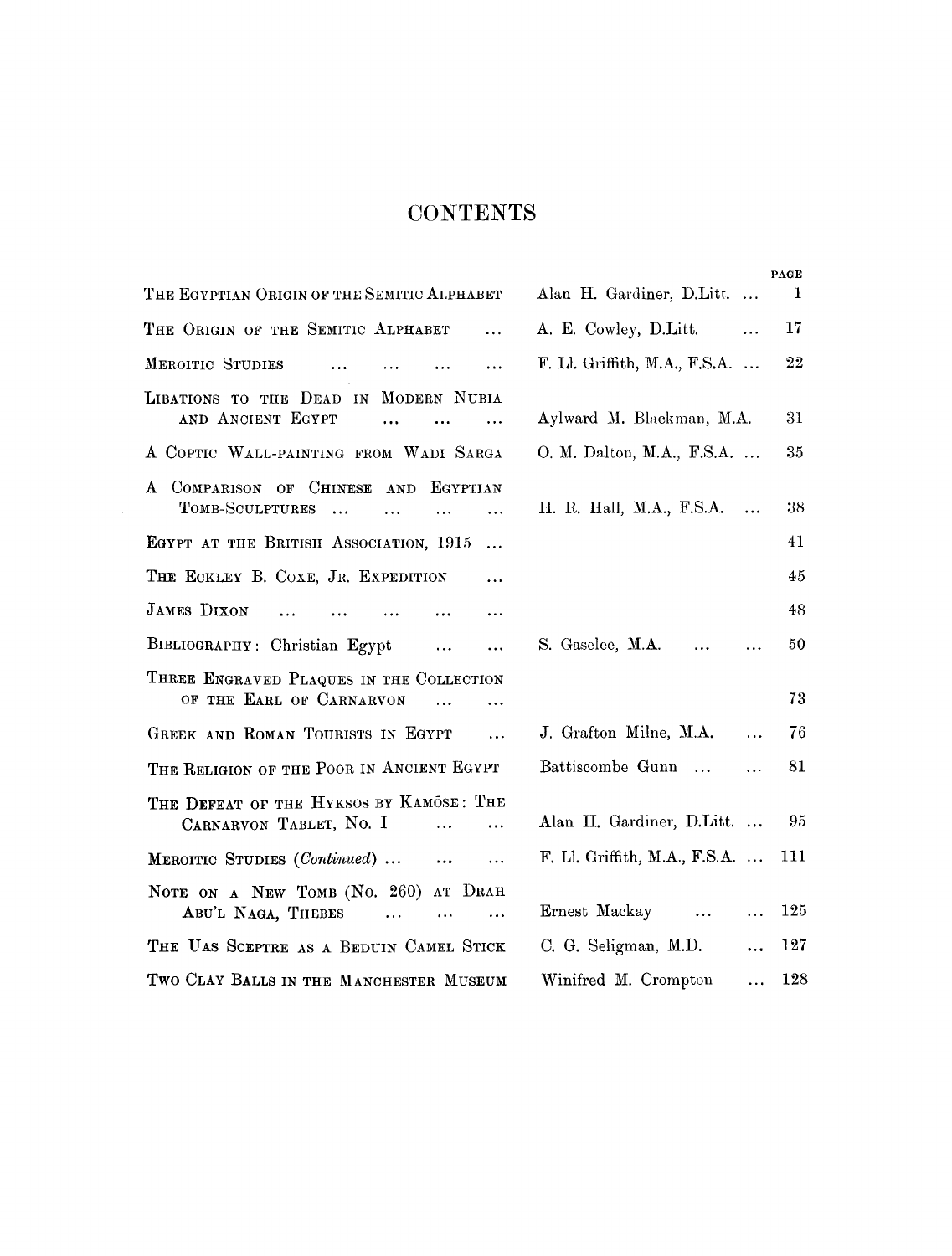### **VI CONTENTS**

| BIBLIOGRAPHY: Graeco-Roman Egypt.<br>Papyri                                                                                                                      | PAGE<br>H. Idris Bell, M.A.<br>129<br>$\ddotsc$ |
|------------------------------------------------------------------------------------------------------------------------------------------------------------------|-------------------------------------------------|
| REPORT<br>TOMB OF<br>$ZESER - KA - RA$<br>O <sub>N</sub><br><b>THE</b><br>AMENHETEP I, DISCOVERED BY THE EARL<br>OF CARNARVON IN 1914<br>$\sim$<br>$\cdots$<br>. | Howard Carter<br>147<br>$\cdots$<br>$\ddotsc$   |
| ANCIENT EGYPTIAN FRONTIER FORTRESSES<br>$\ddotsc$                                                                                                                | Somers Clarke, F.S.A.<br>155<br>.               |
| A NOTE ON THE FORTRESS OF GAZTRAT<br>EL-                                                                                                                         |                                                 |
| MALIK<br>.                                                                                                                                                       | R. Douglas Wells, F.R.I.B.A.<br>180             |
| THE TEMPLE AT MIRGISSE<br>$\ddotsc$<br>$\overline{\phantom{a}}$                                                                                                  | Major H. G. Lyons, $F.R.S. \ldots$ .<br>182     |
| AN ANCIENT LIST OF THE FORTRESSES OF NUBIA                                                                                                                       | Alan H. Gardiner, D.Litt.<br>184                |
| A TOURIST'S COLLECTION OF FIFTY YEARS AGO                                                                                                                        | F. Ll. Griffith, M.A., F.S.A.<br>193            |
| SOME REMARKS ON AN EMBLEM UPON THE HEAD<br>OF AN ANCIENT EGYPTIAN BIRTH-GODDESS                                                                                  | Aylward M. Blackman, M.A.<br>199                |
| THE ORGANISATION OF THE ALEXANDRIAN MINT<br>IN THE REIGN OF DIOCLETIAN                                                                                           | J. Grafton Milne, M.A.<br>207<br>$\ddotsc$      |
| SIR GASTON MASPERO                                                                                                                                               | Edouard Naville, D.C.L.<br>227<br>$\ddotsc$     |
| THE PHARAOH'S PLACENTA AND THE MOON-GOD<br><b>KHONS</b><br>$\cdots$<br>$\ddotsc$<br>.                                                                            | Aylward M. Blackman, M.A.<br>235                |
| THE $K_A$ -HOUSE AND THE SERDAB<br>.<br>$\ddotsc$                                                                                                                | Aylward M. Blackman, M.A.<br>250                |
| AN OMPHALOS FROM NAPATA<br>$\ddotsc$<br>.                                                                                                                        | F. Ll. Griffith, M.A.<br>255                    |
| A STELE OF THE EARLY EIGHTEENTH DYNASTY                                                                                                                          |                                                 |
| FROM THEBES<br>$\cdots$                                                                                                                                          | Alan H. Gardiner, D.Litt.<br>256                |
| BIBLIOGRAPHY: Ancient Egypt<br>1.<br>.                                                                                                                           | F. Ll. Griffith, M.A.<br>257<br>$\ddotsc$       |
| NOTES AND NEWS<br>.<br>.                                                                                                                                         | 58, 139, 218, 278<br>$\cdots$<br>.              |
| NOTICES OF RECENT PUBLICATIONS<br>$\ddotsc$<br>$\cdots$                                                                                                          | 63, 141, 223, 279<br>$\cdots$                   |
| LAST LINES. From the French of Jean Maspero                                                                                                                      | H. Idris Bell, M.A.<br>293<br>$\ddotsc$         |
| LIST OF PLATES, ETC.<br>$\cdots$                                                                                                                                 | 295                                             |
| <b>INDEX</b>                                                                                                                                                     | 298                                             |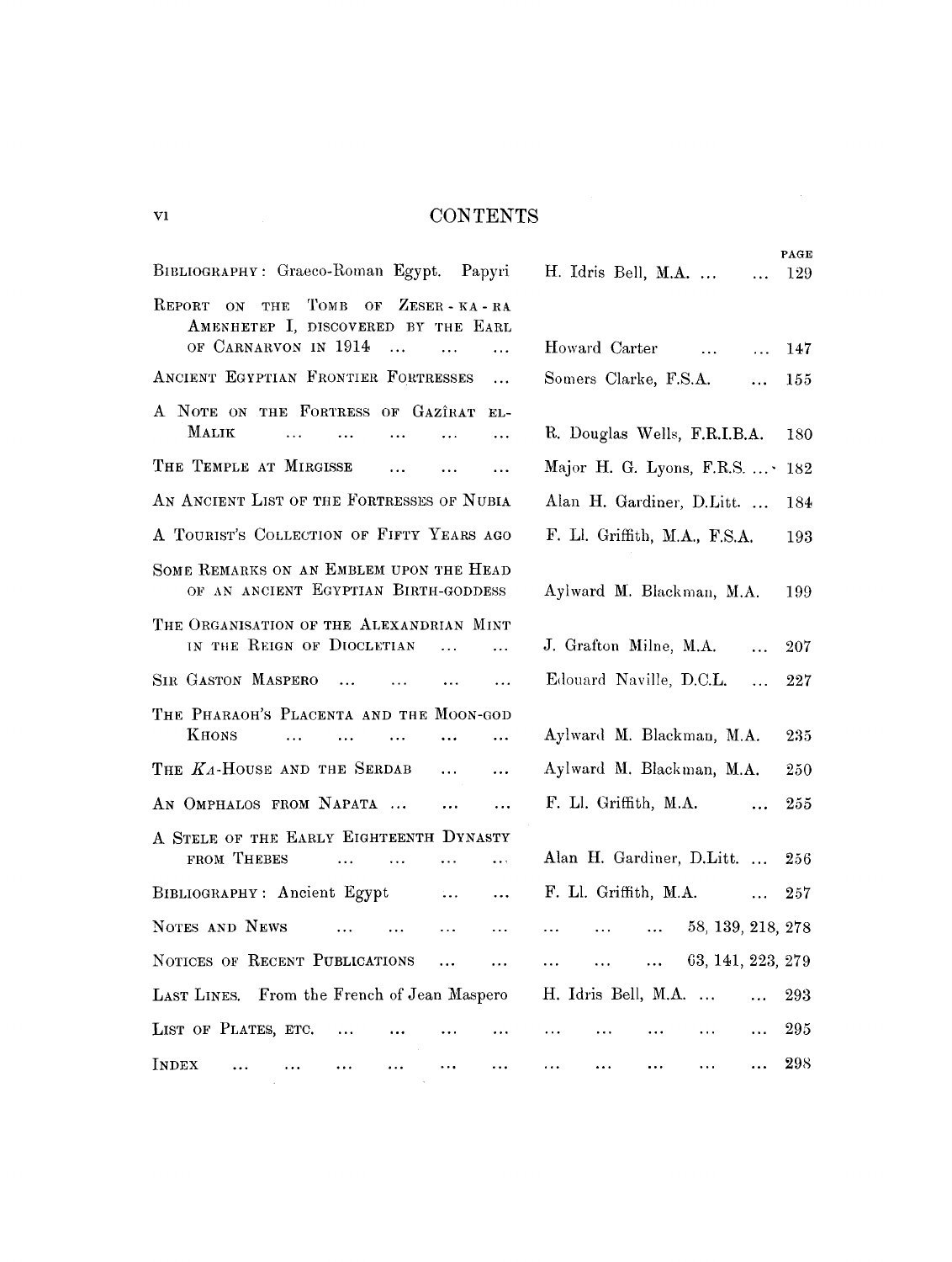#### **THE ECKLEY** B. **COXE, JR. EXPEDITION**

[NOTE:-The following account of the work of the Eckley B. Coxe Expedition at Gizeh and Memphis is taken, by permission of Mr Eckley B. Coxe, Jr, our Hon. Secretary for America, from the *Philadelphia Museum Journal* for June, 1915 (Vol. vI, No. 2).]

"MR CLARENCE S. FISHER, Curator of the Egyptian Section of the Museum, arrived in Egypt on December 16, 1914. On that day, as it happened, Egypt became a Protectorate of the British Empire. Mr Fisher found that the country was quiet. Most of the archaeological concessionaries had withdrawn from their excavations and in consequence laborers, many of whom had experience in excavating, were plentiful. The conditions were in all respects favorable for an expedition equipped to conduct excavations on the sites of one or more of the ancient Egyptian cities. The organization of the Eckley B. Coxe, Jr. Expedition was therefore completed under the patronage of the President of the Museum to carry on systematic excavations, subject to arrangement with the Egyptian Government.

The first step to be taken was to secure through the Department of Antiquities of the Egyptian Government a site that would yield the results which the Museum **was** most desirous of obtaining. Mr Fisher spent a month in preliminary examination of various sites in the Delta and in lower Egypt. For various reasons the choice of sites fell upon the following three. Tanis in the western Delta, a city dating from the sixth dynasty to the Roman Period; the pyramid fields at Gizeh, containing the great royal cemeteries of the fourth and fifth dynasties; and ancient Memphis, situated on the west bank of the Nile and dating from the earliest prehistoric times to the Arab invasion.

Tanis had, a year before Mr Fisher's arrival in Egypt, been divided between a French expedition and an Austrian expedition, but excavation on the site had not begun. Gizeh had several years previously been divided between an American expedition, a German expedition, an Italian expedition and an Austrian expedition. Professor Flinders Petrie had begun excavations at Memphis in 1906 and continued these excavations during a period of three months each year until 1914. Some of the principal portions of the great site, however, still remain untouched. The cemeteries at the Pyramids had all been parceled out, but upon the proclamation of the British Protectorate the German concession and the Austrian concession were forfeited. Likewise the Austrian concession of the half of Tanis was forfeited. An application was accordingly made for the German and Austrian concessions at Gizeh which had been partly worked and the Austrian concession at Tanis which had not been worked at all. The government, however, at that time decided to reserve these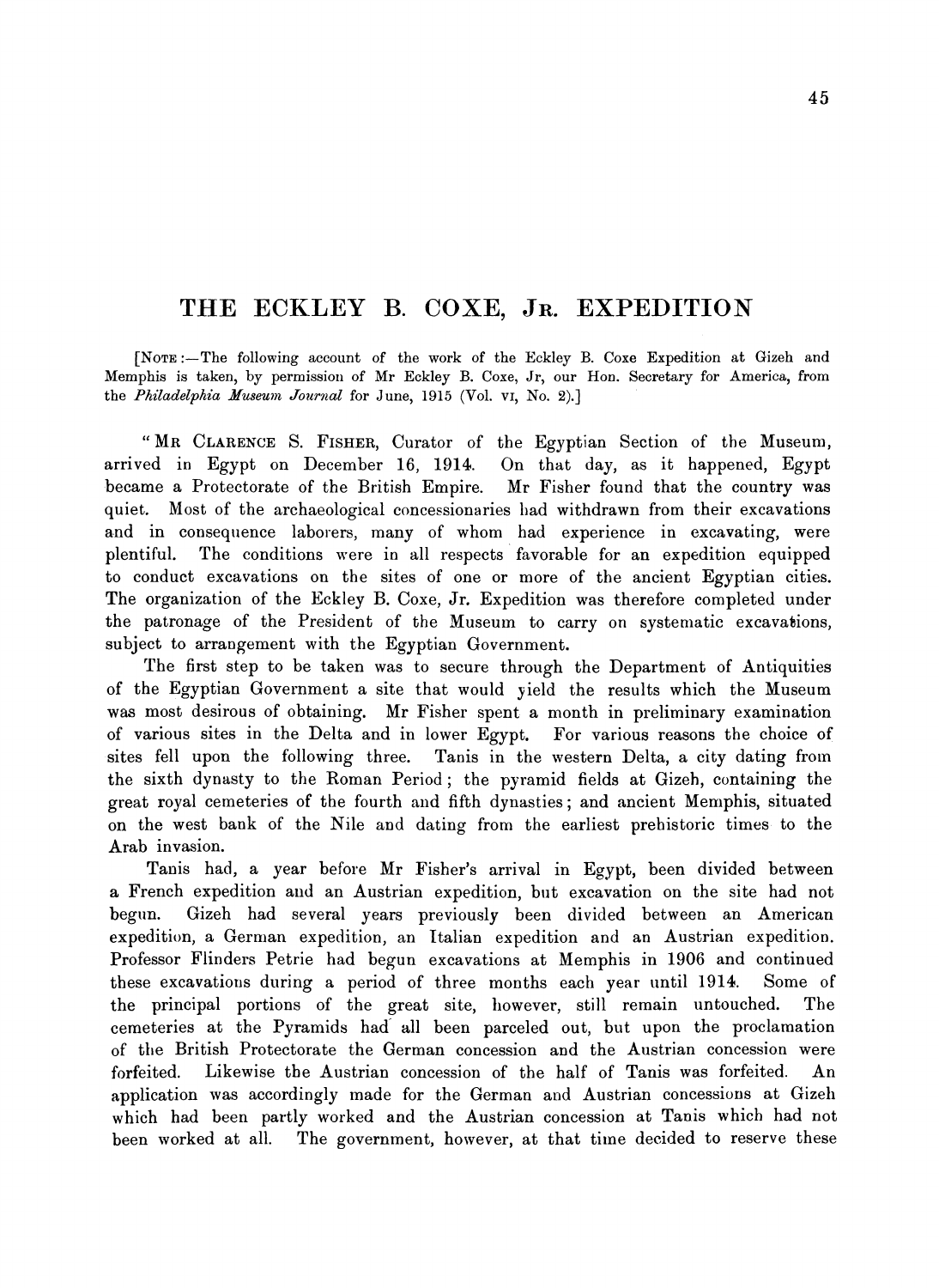forfeited concessions until the close of the war. By chance, one of the most important parts of the cemeteries at Gizeh had been assigned to the Boston Museum of Fine Arts which had conducted investigations there since **1903.** Through the Director of these excavations an arrangement was made whereby a part of this site was transferred to Mr Fisher to excavate on behalf of the Eckley B. Coxe, Jr. Expedition. The Museum has thus enjoyed this year an opportunity of participating in the excavation of the greatest Old Empire site in Egypt.

There remained Xemphis. After an examination of this site Mr Fisher applied for that untouched portion which was believed to contain at some depth the ruins of the Royal Palace of the New Empire. In due time this area was measured out and formally assigned by the Egyptian Governmeat to the University Museum.

Mr Fisher conducted excavations at Gizeh for a period of six weeks. Among the discoveries which he made was an offering table with two rows of inscription around its edge containing the names of Khufu and Khafra, the builders of the first and second pyramids, and that of Dedefra, a mysterious king of whom little is known and whose place in the fourth dynasty has not been determined. This is the fourth example of his cartouche that has been discovered. Another discovery of special interest made during the excavation of the Gizeh cemetery was an offering chamber built of mud brick with ribbed vault constructed of specially designed brick with interlocking joints. This is the first tirne that this type of construction has been found in Egypt or on any ancient site. The tomb in which this vault was found is not of later date than the sixth djnasty.

On March 11 Mr Fisher moved his camp to the Memphis site and work was begun on the **13** of March with a large force of men. The surface of this area was covered with heavy mud brick walls of Roman or Ptulemaic origin. This represented the latest period of occupation. The first operation was to sink a trench down to water level where the sand and mud are saturated with water of the Nile. Below the upper level already described was found a second stratum of occupation which Mr Fisher has not get identified. Below this stratum were found traces of a great building which is presumably a part of the royal palace. As the seepage from the Nile at this lower level interfered with the excavations, a pump was installed to keep the diggings dry. In order to facilitate the removal of the dirt without encumbering the site, a section of railroad was laid down to carry to a distance the rubbish removed. In this way the debris of the excavations will not be allowed to encumber any part of the ruins and interfere with future excavations. The digging at Memphis has now proceeded for three months. The organization embraces a force of one hundred and eighty men and work has proceeded rapidly. On such a large site where so much débris has to be removed, the developments are slow and the laying bare of ancient buildings is a tedious and protracted operation. Nevertheless, the progress that has already been made indicates that the site was well selected. The objects that have been found during the three months' digging have been numerous, although for the most part small. On April **10** Mr Fisher wrote as follows.

'All the force is now employed on the area where the two exposed tops of columns attracted me some time ago. The plan of the whole is now developing and we have a great door leading to another room to the north. I am quite sure that